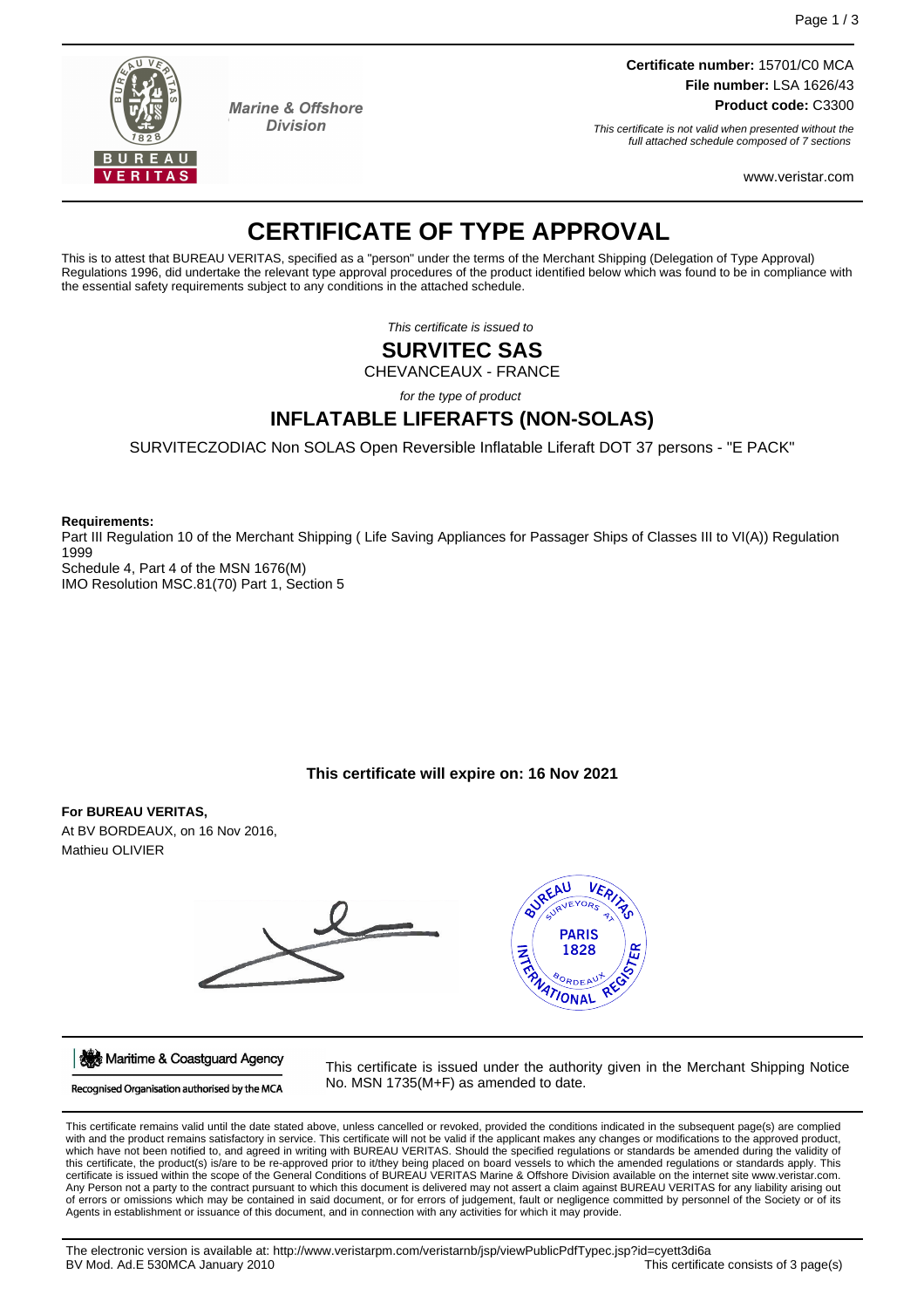# **THE SCHEDULE OF APPROVAL**

### **1. PRODUCT DESCRIPTION :**

SURVITECZODIAC 37 man Open Reversible Inflatable Liferaft – DOT 37 person with DOT(UK) "E" pack.

| Overall dimensions of the inflated liferaft (mm) |       |               | <b>Working</b><br>pressure (mb) | Weight (kg)          |
|--------------------------------------------------|-------|---------------|---------------------------------|----------------------|
| Length                                           | Width | <b>Height</b> |                                 |                      |
| 4740                                             | 4498  | 758           | 162                             | $103 - 101$ with LPC |

*As indicated in the technical documentation submitted by the Applicant.*

### **2. DOCUMENTS AND DRAWINGS :**

| • Drawings and specifications: |                                                  |       |            |
|--------------------------------|--------------------------------------------------|-------|------------|
| Number                         | Title                                            | Issue | date       |
| CHXBE <sub>023</sub>           | SURVITECZODIAC OPEN REVERSIBLE LIFERAFT DOT R 37 |       | 06/10/2016 |

#### • Material and components :

| Number   | <b>Title</b>                 | <b>Issue</b> | date       |
|----------|------------------------------|--------------|------------|
| D.I.F 02 | Suppliers file for liferafts | T7           | 28/12/2015 |
|          | COASTAL-TO-TOSR-DL-DLSR-ORIL |              |            |

• Manual(s) for installation use and maintenance.

*No departure from these documents is permitted without the prior consent of the Society.*

#### **3. TEST REPORTS : LIFERAFT TYPE TESTS**

| w       | <b>FETO</b><br>Title<br>$\sim$ $\sim$                              | Ісспе<br>133U.<br>. | $\mathbf{h} \cdot \mathbf{f}$<br>Date |
|---------|--------------------------------------------------------------------|---------------------|---------------------------------------|
| $- - -$ | $\sim$<br>∟iteratt<br>nerform<br>on<br>the<br>i ost<br>ner.<br>ЭL. | $- - -$             | 106<br>10                             |

#### **TOWING FORCE**

|                  | With the sea anchor deployed | Without the sea anchor deployed |
|------------------|------------------------------|---------------------------------|
| Towed at 2 knots | 106 daN                      | 96 daN                          |
| Towed at 3 knots | 137 daN                      | 131 daN                         |

#### **TESTS ACCORDING TO THE RECOMMENDATIONS OF THE GUIDELINES MSC.1/CIRC.1328**

| Aumber  | <b>Title</b><br>$\sim$ $\sim$                                                                                                                       | Issue<br>. | Date                                                           |
|---------|-----------------------------------------------------------------------------------------------------------------------------------------------------|------------|----------------------------------------------------------------|
| $- - -$ | <b>EDC</b><br>--<br><b>CDC</b><br>$\sim$<br>n<br>$. \Delta$ ct <sup>-</sup><br>ulatıf<br>des<br>recapit<br>essais<br>ableal<br>Summur<br>L 2 L<br>ຼ | ---        | $ \sim$ $\sim$<br>--<br>אחו סר<br>$\mathbf{u}$<br>$\mathbf{v}$ |

#### **4. APPLICATION / LIMITATION :**

• As per requirements stated on front page of this certificate.

• Maximum capacity: 37 persons having an average mass of 75 kilogrammes.

• Maximum permitted stowage height above waterline : 18 meters

• The maintenance of the liferaft shall be carried out according to the MSN 1676(M), the IMO Resolution A.761 (18) as

amended and the instructions stated in the Manual(s) for installation use and maintenance.

#### **5. PRODUCTION SURVEY REQUIREMENTS :**

Open Reversible Inflatable Liferaft are to be supplied by SURVITEC SAS in compliance with the type described in this certificate.

This type of product is within the category HBV of Bureau Veritas Rule Note NR320 and as such does not require a BV product certificate.

SURVITEC SAS has to make the necessary arrangements to have its works recognised by Bureau Veritas in compliance with the requirements of NR320 for HBV products.

SURVITEC SAS shall institute a quality control procedure, in order to ensure that all liferafts are produced to the same standard as the prototype approved by the Society, and shall keep records of any production tests carried out in accordance with requirements of SOLAS 2001, Regs.III/5 and IMO Resolution MSC.81(70), Part 2.